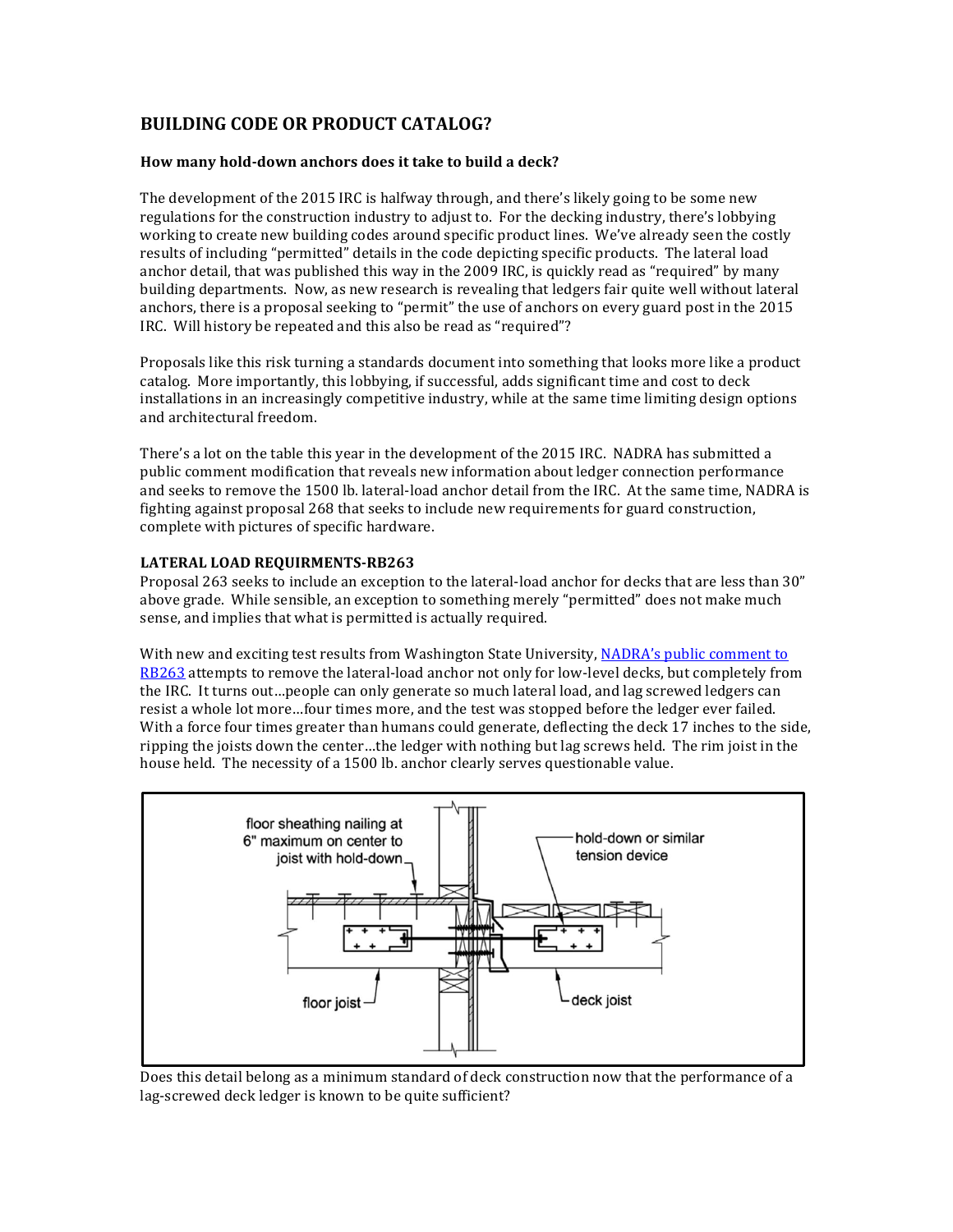# **HOLD DOWN ANCHORS FOR RAILS-RB268**

*Inclusion of this language could increase the cost of each deck by additional hundreds of dollars and greatly limit guard design.*

Will there be more hold-down anchors in your future or less? Proposal RB268 (see proposal below this article) attempts to "permit" one and often two hold-down anchors on every single guard post installed. No matter the blocking or bolting, no matter if inboard or outboard mounted, no matter, no matter... Knowing how this will be enforced, it's likely that if a guard post get's installed, there will be specific hardware and smiling stockholders.



Are there other ways to attach a guard post? Will they be allowed if this figure is in the IRC?

The proposed details for guard construction also unnecessarily restrict guard design. Just as we don't all want to drive a Volkswagen beetle, we also don't want our guards to all look the same. Including a graphic of deck guard construction will certainly lead to more "requirements" for construction. NADRA worked positively with the interests behind this proposal, imploring them to consider the perspective of the decking industry, but negotiations did not lead to compromise and understanding...at least not in regard to guards.



Are there other ways to build a strong and attractive guard? Will they be allowed if this figure is in the IRC?